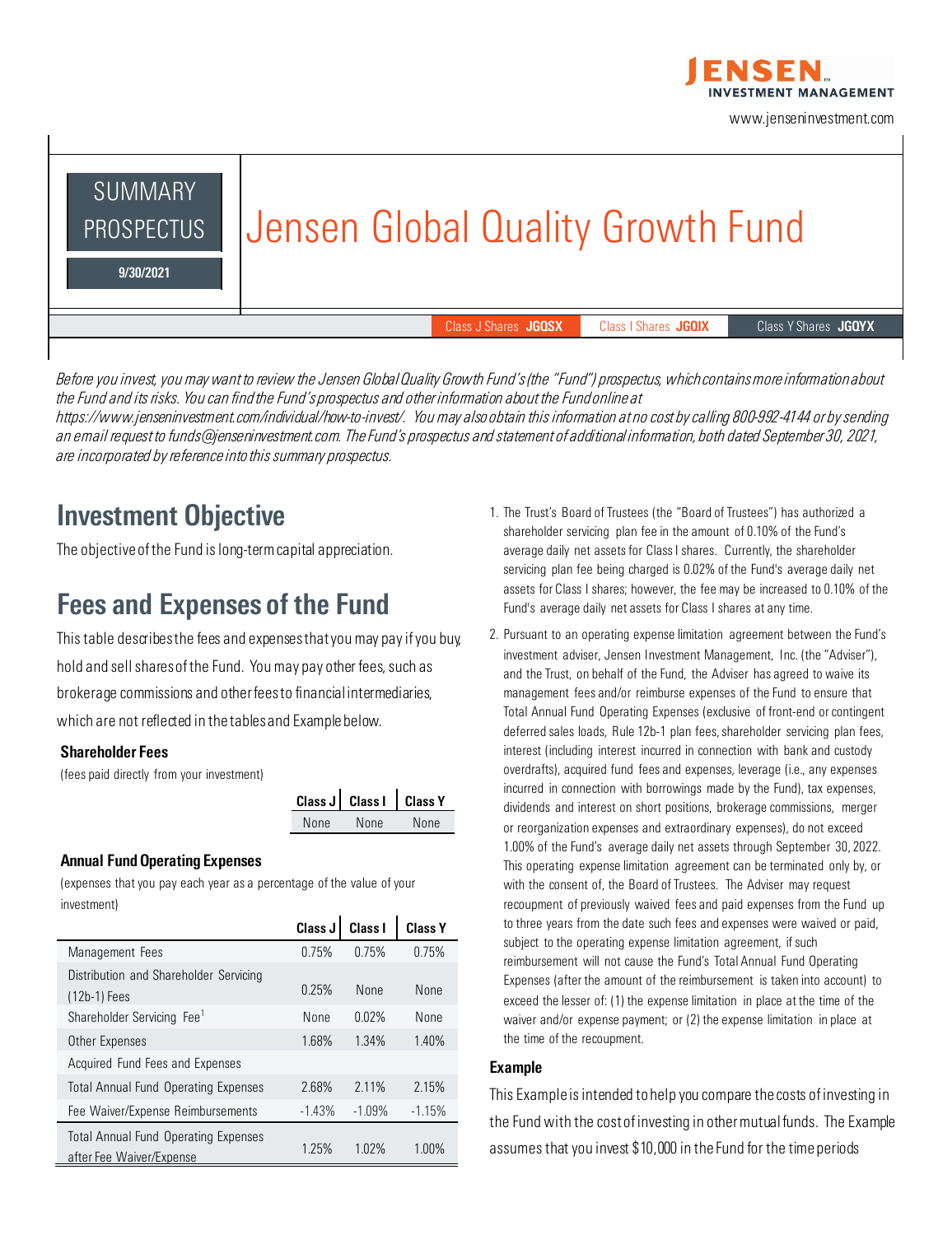indicated and either redeem or hold all of your shares at the end of those periods. The Example also assumes that your investment has a 5% return each year and that the Fund operating expenses remain the same. The operating expense limitation agreement discussed above is reflected only through September 30, 2022. Although your actual costs may be higher or lower, based on these assumptions, your costs would be:

|         |       | 3     | 5       | 10      |
|---------|-------|-------|---------|---------|
|         | Year  | Years | Years   | Years   |
| Class J | \$127 | \$696 | \$1,292 | \$2,907 |
| Class I | \$104 | \$556 | \$1,034 | \$2,355 |
| Class Y | \$102 | \$562 | \$1,049 | \$2,392 |

#### Portfolio Turnover

The Fund pays transaction costs, such as commissions, when it buys and sells securities (or "turns over" its portfolio). A higher portfolio turnover rate may generate higher transaction costs and may result in higher taxes when Fund shares are held in a taxable account. These transaction costs, and potentially higher taxes, which are not reflected in the annual fund operating expenses or in the Example, affect the Fund performance. For the fiscal year ended May 31, 2021, the Fund's portfolio turnover rate was 4.05% of the average value of its portfolio.

### Principal Investment Strategies

The primary focus of the Adviser is on the management of equity portfolios that are derived from a select universe of companies that produce long-term records of persistently high returns on shareholder equity. The Fund's approach to investing focuses on companies determined by the Adviser to have a record of achieving a high level of business performance over the long term and which are, in the opinion of the Adviser, well positioned to maintain competitive advantages and continued high returns on equity and free cash flow.

The Fund will invest in equity securities of approximately 25 to 40 U.S. and foreign companies that satisfy the investment criteria described below. Equity securities in which the Fund invests as a principal strategy consist of publicly traded companies around the world, including securities issued by corporations located in developing or emerging markets. Generally, each company in which the Fund invests must, as determined by the Adviser: (1) have consistently achieved a high return on equity over the prior ten years; (2) be in excellent financial condition; and (3) be capable of sustaining outstanding business performance. These companies are selected from a universe

of companies that, as determined by the Adviser, have produced longterm records of consistently high returns on shareholder equity. In order to qualify for this universe, each company must have a market capitalization of \$1 billion or more, and a return on equity of 15% or greater in each of the last 10 years as determined by the Adviser. The Adviser determines on an annual basis the companies that qualify for inclusion in the Fund's investable universe.

The Fund must always own the securities of a minimum of 15 different companies in its portfolio. The Fund strives to essentially be fully invested at all times in publicly traded common stocks and other eligible equity securities issued by companies that meet the investment criteria described in this Prospectus. The Fund's investments in other eligible equity securities may include depositary receipts, such as American Depositary Receipts ("ADRs"), European Depositary Receipts ("EDRs"), Global Depositary Receipts (GDRs"), or other forms of depositary receipts. The Fund typically invests in securities of issuers from at least three or more countries, including the United States, with at least 40% of the Fund's net assets invested in foreign securities. In making a determination of whether an issuer will be classified as "domestic" or "foreign," the Adviser will generally look to the location of the issuer's domicile or principal headquarters. However, if the Adviser believes the issuer is headquartered in a jurisdiction primarily for tax purposes, it will consider other factors, such as the location of the issuer's operational headquarters and senior management.

The Fund may purchase securities when they are priced below their full values as determined by the Adviser. The Fund may sell all or part of its position in a company when the Adviser has determined that another qualifying security has a greater opportunity to achieve the Fund's objective. In addition, the Fund generally sells its position in a company when the company no longer meets one or more of the Fund's investment criteria. In the event that the company no longer satisfies the investment criteria and the failure is due to an extraordinary situation that the Adviser believes will not have a material adverse impact on the company's operating performance, the Fund may continue to hold and invest in the company.

The Fund is non-diversified, which means that a relatively high percentage of its assets may be invested in a limited number of securities.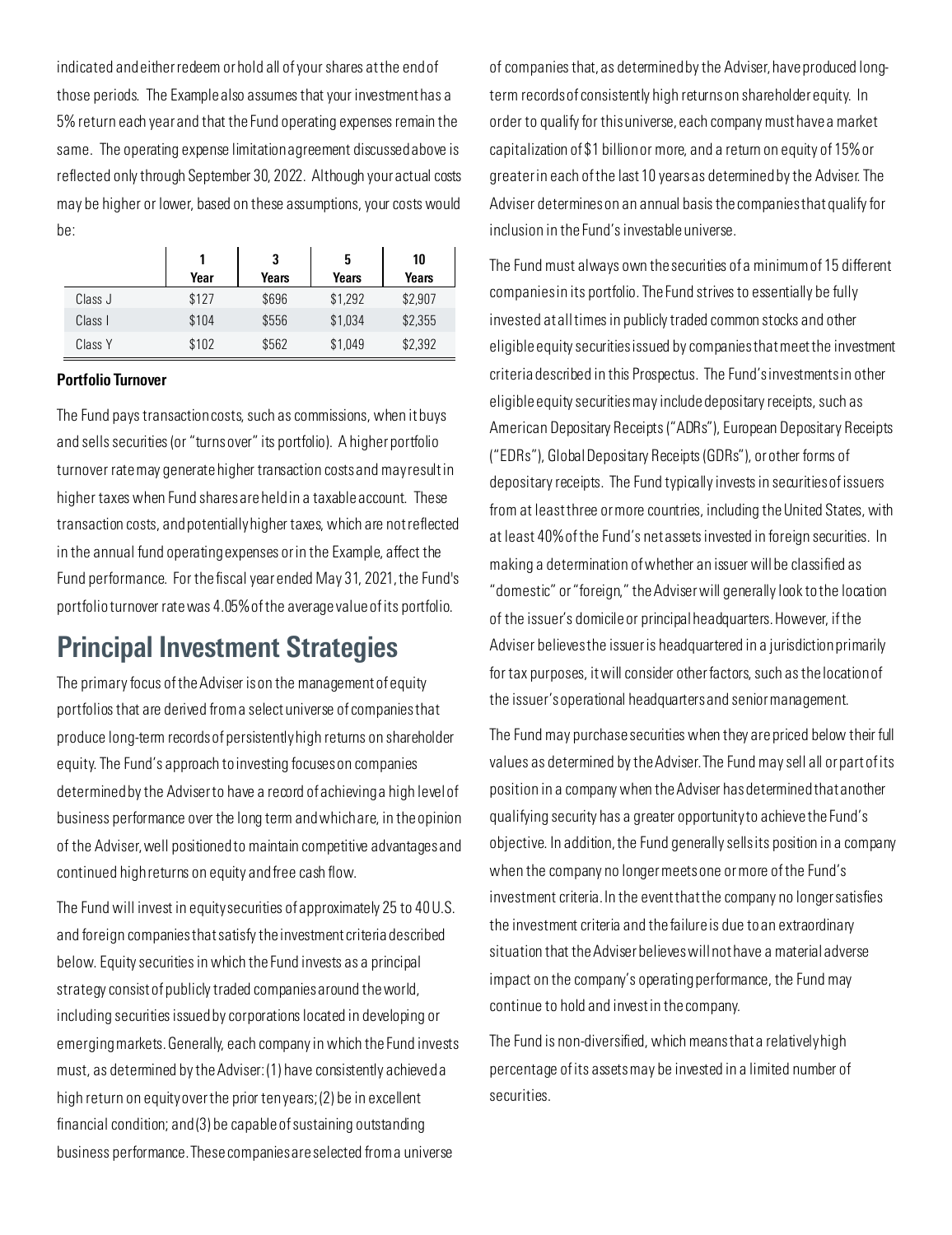# Principal Risks of Investing in the Fund

Before investing in the Fund, you should carefully consider your own investment goals, the amount of time you are willing to leave your money invested, and the amount of risk you are willing to take. Remember, in addition to possibly not achieving your investment goals, you could lose money by investing in the Fund. The principal risks of investing in this Fund are:

*+ Stock Market Risk*

The market value of stocks held by the Fund may decline over a short, or even an extended period of time, resulting in a decrease in the value of a shareholder's investment.

*+ Management Risk*

The Adviser may be incorrect in its judgment of the value of particular stocks. The investments chosen by the Adviser may not perform as anticipated. Certain risks are inherent in the ownership of any security, and there is no assurance that the Fund's investment objective will be achieved.

*+ Newer Fund Risk*

The Fund is newer with a limited operating history, and there can be no assurance that the Fund will grow to or maintain an economically viable size, in which case the Board may determine to liquidate the Fund.

+ *General Market Risk*

Certain securities selected for the Fund's portfolio may be worth less than the price originally paid for them, or less than they were worth at an earlier time.

+ *Recent Market Events Risk*

U.S. and international markets have experienced significant periods of volatility in recent months and years due to a number of economic, political and global macro factors including the impact of the coronavirus (COVID-19) global pandemic which resulted in a public health crisis, business interruptions, growth concerns in the U.S. and overseas, travel restrictions, changed social behaviors, rising inflation, and reduced consumer spending. While U.S. and global economies are recovering from the effects of COVID-19 the recovery is proceeding at slower than expected rates and may last for a prolonged period of time.

#### *+ Company and Sector Risk*

The Fund's investment strategy requires that a company selected for investment by the Fund must have attained, among other criteria, a return on equity of at least 15% per year for each of the prior 10 years as determined by the Adviser. Because of the relatively limited number of companies that have achieved this strong level of consistent, long-term business performance, the Fund at times is prohibited from investing in certain companies and sectors that may be experiencing a shorter-term period of robust earnings growth. As a result, the Fund's performance may trail the overall market over a short or extended period of time compared to what its performance may have been if the Fund was able to invest in such rapidly growing, non-qualifying companies.

*+ Non-diversification Risk*

The Fund is classified as a "non-diversified" investment company under the Investment Company Act of 1940, as amended (the "1940 Act"). Therefore, the Fund may invest a relatively high percentage of its assets in a smaller number of issuers or may invest a larger proportion of its assets in the obligations of a single issuer. As a result, the gains and losses on a single investment may have a greater impact on the Fund's net asset value ("NAV") and may make the Fund more volatile than more diversified funds.

*+ Foreign Securities and Currency Risk*

Non-U.S. securities are subject to risks relating to political, social and economic developments abroad and differences between U.S. and foreign regulatory requirements and market practices, including fluctuations in foreign currencies. A change in the value of a foreign currency against the U.S. dollar will result in a corresponding change in value of securities denominated in that currency. Issuers of foreign securities may not be required to provide operational or financial information that is as timely or reliable as those required for issuers of U.S. securities. The income or dividends earned on foreign securities may be subject to foreign withholding taxes. The securities of foreign companies are frequently denominated in foreign currencies. To the extent that a market is closed while the markets for the underlying currencies remain open, certain markets may not always reflect significant price and rate movements.

*+ Brexit Risk*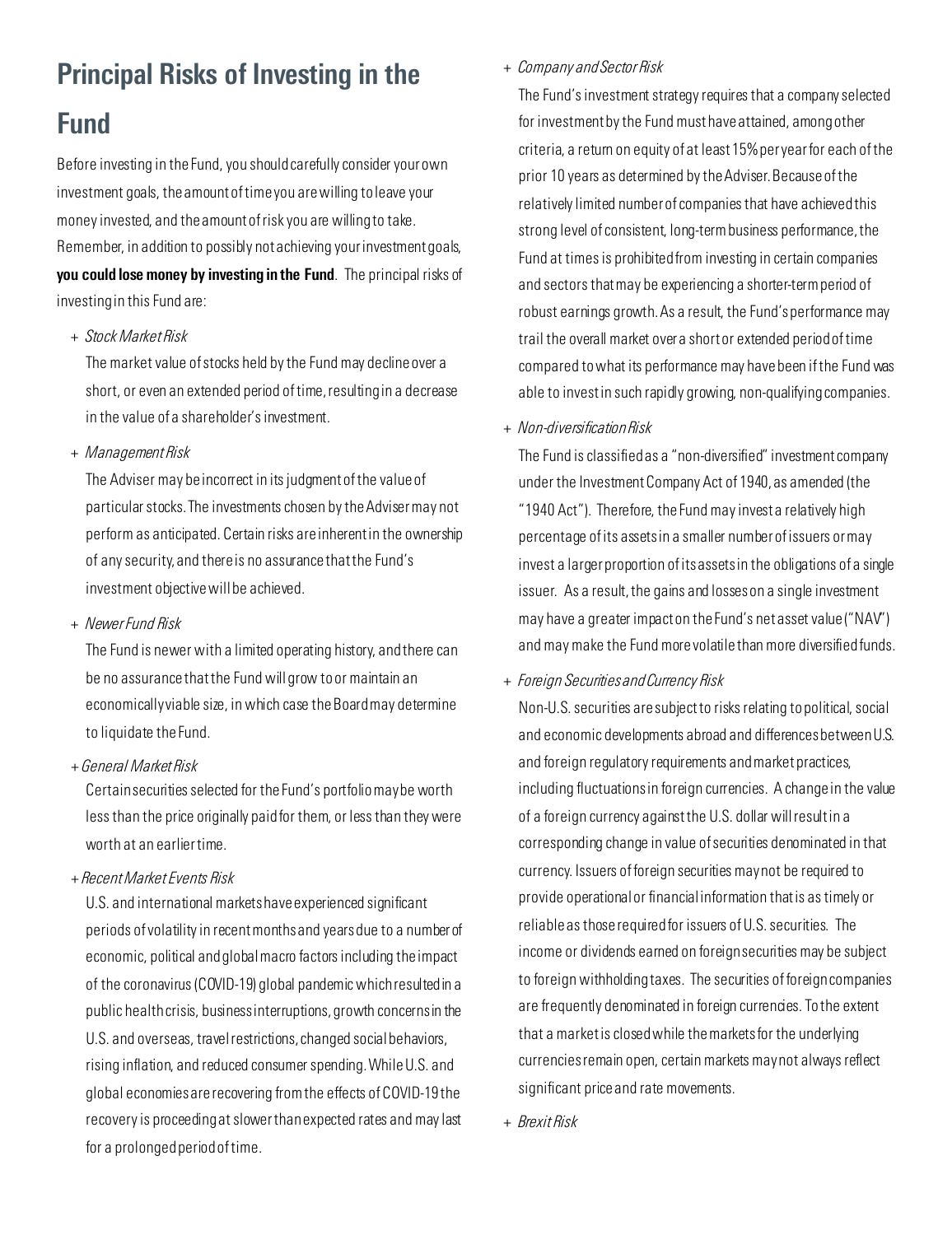The United Kingdom withdrew from the European Union (EU) on January 31, 2020 following a June 2016 referendum referred to as "Brexit." Although the UK and EU have made a trade agreement that was entered into force on May 1, 2021, certain post-EU arrangements were outside the scope of the negotiating mandate and remain unresolved and subject to further negotiation and agreement. There is significant market uncertainty regarding Brexit's ramifications, and the range of possible political, regulatory, economic and market outcomes are difficult to predict. The uncertainty surrounding the UK's economy, and its legal, political, and economic relationship with the remaining member states of the EU, may continue to be a source of instability and cause considerable disruption in securities markets, including increased volatility and illiquidity, as well as currency fluctuations in the British pound's exchange rate against theU.S. dollar.

*+ Emerging Markets Risk*

Countries in emerging markets are generally more volatile and can have relatively unstable governments, social and legal systems that do not protect shareholders, economies based on only a few industries, and securities markets that trade a small number of issues. Emerging market securities may be subject to relatively more abrupt and severe price declines due to the smaller securities markets, lower trading volumes and less government regulation of securities markets in emerging market countries compared to those in developed countries. Investments in emerging market securities generally are more illiquid and volatile and subject to a higher risk of settlement disruptions than investments in securities of issuers in developed countries.

*+ Large-Cap Company Risk*

Larger, more established companies may be unable to respond quickly to new competitive challenges such as changes in consumer tastes or innovative smaller competitors. Also, large-cap companies are sometimes unable to attain the high growth rates of successful, smaller companies, especially during extended periods of economic expansion. The Adviser considers companies with market capitalizations in excess of \$10 billion to be large-cap companies.

*+ Growth Stock Risk*

The prices of growth stocks may be more sensitive to changes in current or expected earnings than the prices of other stocks and

may be out of favor with investors at different periods of time. Compared to value stocks, growth stocks may experience larger price swings.

#### *+ Depositary Receipts Risk*

Investments in depositary receipts may entail the special risks of foreign investing, induding currency exchange fluctuations, government regulations, and the potential for political and economic instability.

+ *Regulatory Risk* 

Legal, tax and regulatory changes could occur that may adversely affect the Fund's ability to pursue its investment strategies and/or increase the costs of implementing such strategies.

+ *Competitive Risk*

Individual companies may report poor results or be negatively affected by industry and/or economic trends and developments.

#### Investment Suitability

The Fund is designed for long-term investors who are willing to accept short-term market price fluctuations.

#### **Performance**

When the Fund has been in operation for a full calendar year, performance information will be shown here. Updated performance information is available on the Fund's website at www.jenseninvestment.com, or by calling the Fund toll-free at 800-992- 4144.

# **Management**

#### Investment Adviser

Jensen Investment Management, Inc. is the Fund's investment adviser.

#### Portfolio Managers

The Fund is managed by the Adviser's investment team for the Fund, which is composed of: